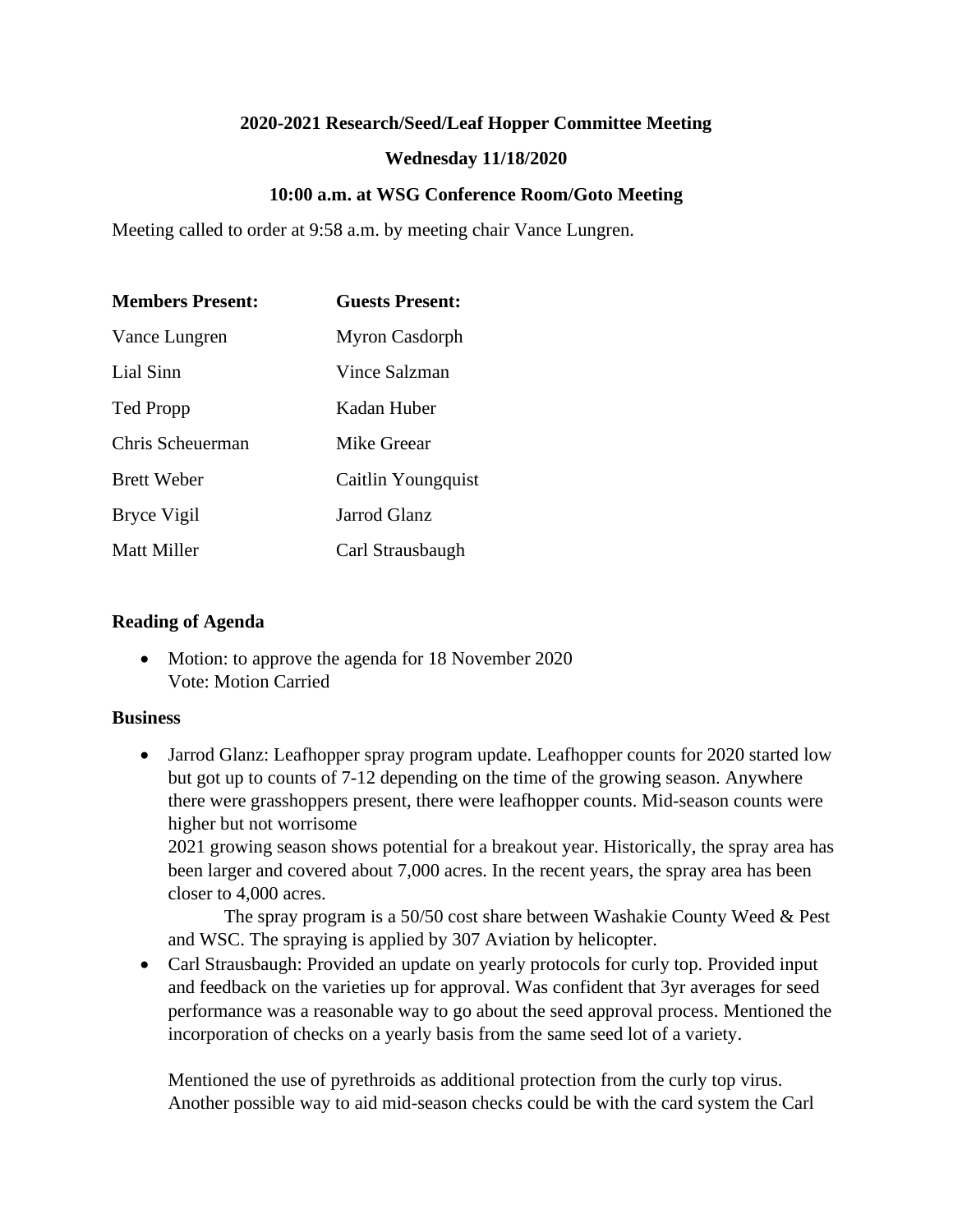uses. A 40 sq. in. card placed 3 in. above the soil surface in spot where vegetation has been removed for a 2-3 ft. diameter. The cards are place outside the field on 3 sides and are replaced weekly. Placement normally starts at the beginning of May and ends in late September.

- Caitlin Youngquist: Provided some ideas and options for putting together a meeting with growers to help educate them on the importance of reducing glyphosate resistant Kochia, and what can be done about Cercospora.
- Seed Approval:

Betaseed

Vance Lungren-moves to approve the following varieties in their respected categories.

Full Approval BTS 336N BTS 353N BTS 380N Limited Approval BTS 394N BTS 3956 Specialty Approval (Riverton) BTS 49RR33

The motion to approve the listed varieties in their respected categories was seconded unanimously and passed.

#### ACH Seeds

Vance Lungren-moves to approve the following varieties in their respected categories.

Full Approval ACH Y542NT Limited Approval ACH Y964NT ACH RR116

The motion to approve the listed varieties in their respected categories was amended by Ted Propp to remove ACH RR116 altogether and deny it for approval. The amended motion was seconded by Bryce Vigil and passes.

#### SESVANDERHAVE

Vance Lungren-moves to approve the following variety in its respected category.

Full Approval

#### SX RR1361N

The motion to approve the listed variety in its respected category was seconded by Chris Scheuerman and passed.